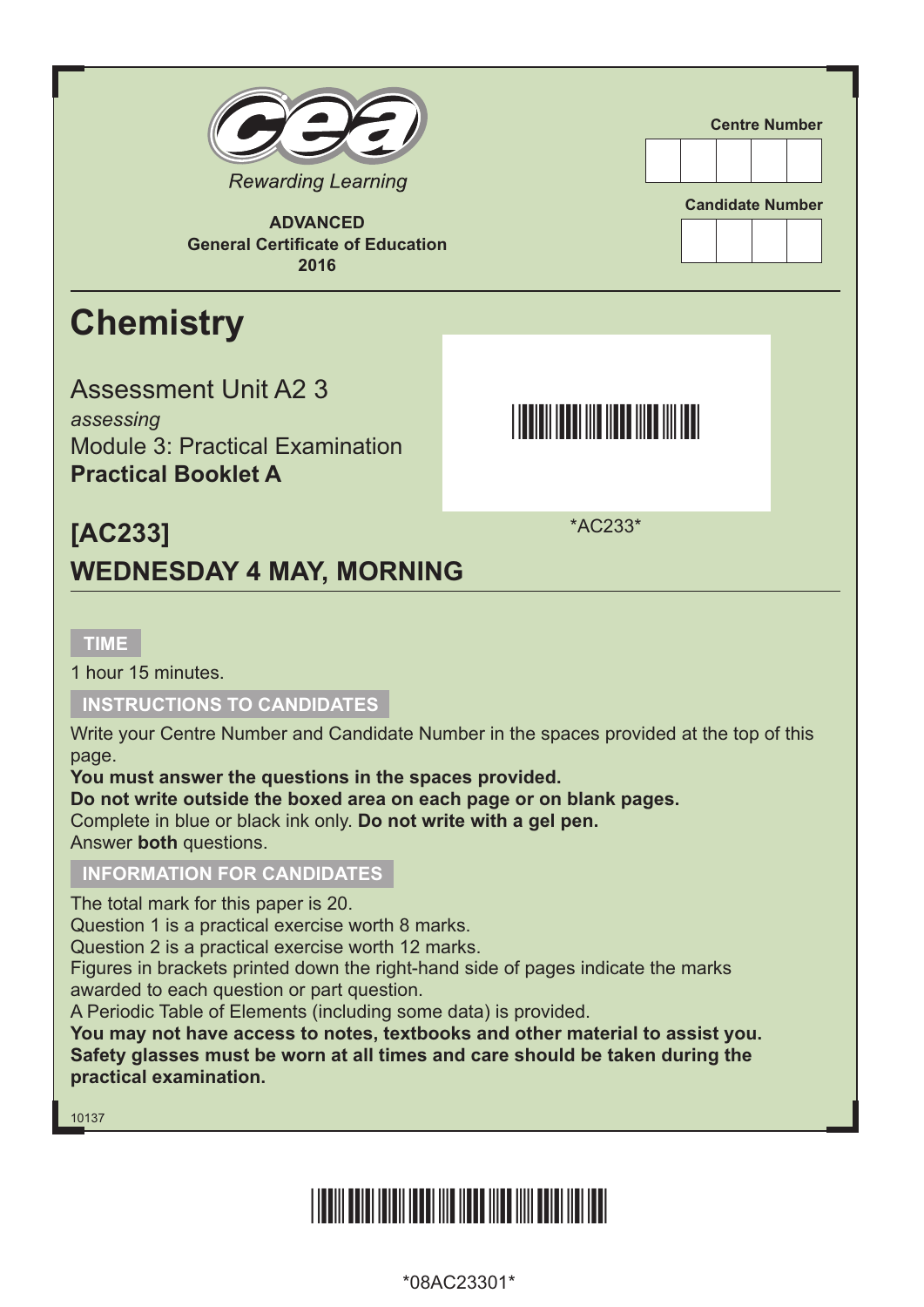# **BLANK PAGE**

## **DO NOT WRITE ON THIS PAGE**



\*08AC23302\*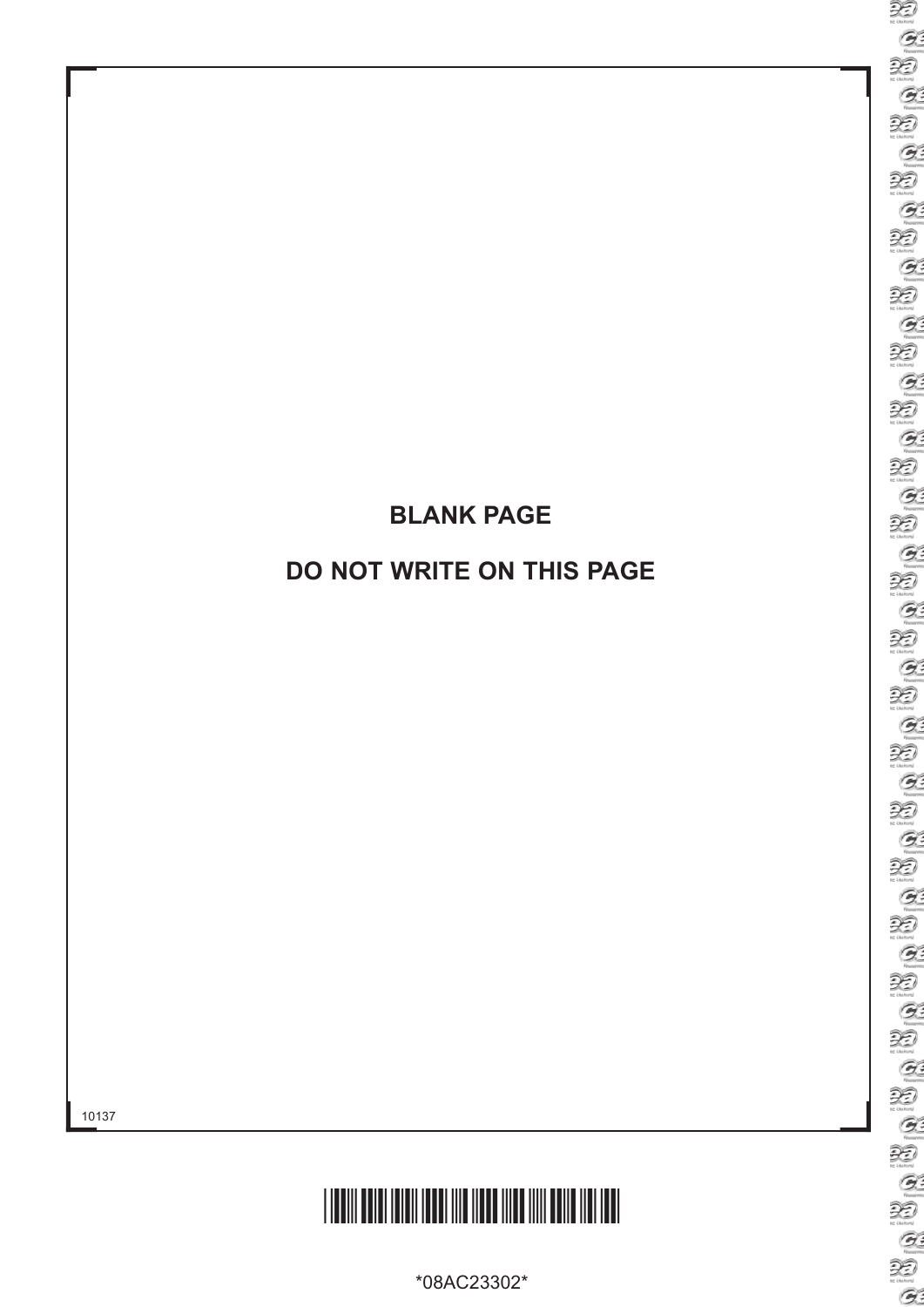#### **1 Titration**

You are required to titrate a standard solution of potassium manganate(VII) against a solution containing iron(II) ions.

You are provided with:

a solution of potassium manganate (VII) of concentration  $0.020$  mol dm<sup>-3</sup>

a solution containing iron(II) ions

a solution of 1 mol  $dm^{-3}$  sulfuric acid

Carry out the titration by:

- rinsing and filling the burette with the solution of potassium manganate(VII)
- rinsing a  $25.0 \text{ cm}^3$  pipette with the iron(II) ion solution
- **•** transferring 25.0 cm<sup>3</sup> of the iron(II) ion solution into a conical flask
- adding  $15 \text{ cm}^3$  of 1 mol dm<sup>-3</sup> sulfuric acid to the conical flask.

Present your results in a table and calculate the average titre.

<sup>10137</sup> **[Turn over**

[8]

# \*08AC23303\*

\*08AC23303\*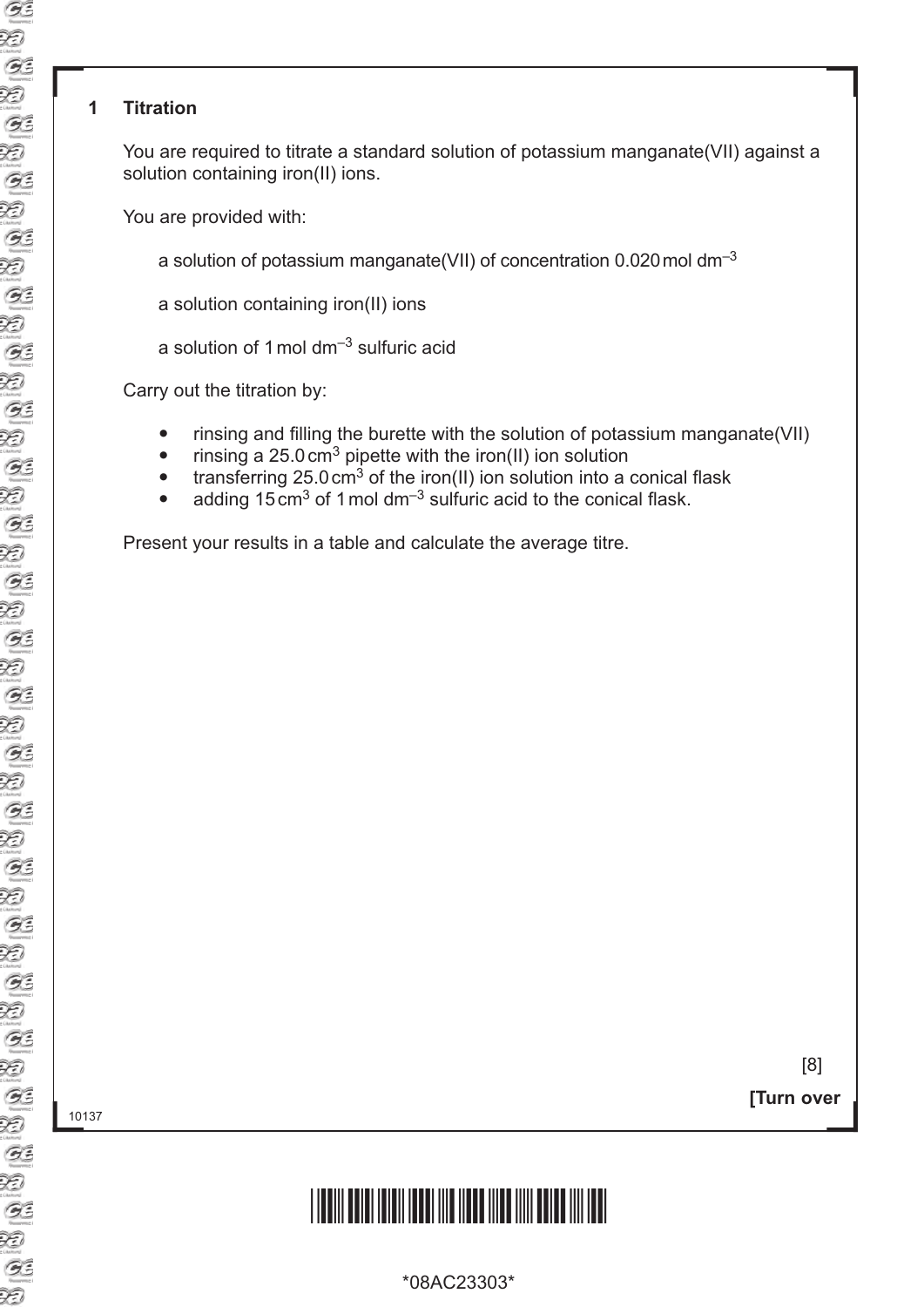### **2 Observation**

**(a)** You are provided with a solid, labelled **A**. Carry out the following tests on **A** and record your observations in the spaces below.

|              | <b>Test</b>                                                                                                                                           | <b>Observations</b> |
|--------------|-------------------------------------------------------------------------------------------------------------------------------------------------------|---------------------|
| 1            | Describe the appearance of A.                                                                                                                         |                     |
|              |                                                                                                                                                       | $[1]$               |
| $\mathbf{2}$ | Dissolve two spatula measures of A<br>in 50 $\text{cm}^3$ of water. Keep this solution<br>for use in tests 3–6.                                       |                     |
|              |                                                                                                                                                       | [1]                 |
| $\mathbf{3}$ | Place 4 cm <sup>3</sup> of the solution from test 2<br>in a test tube. Add $1 \text{ cm}^3$ of barium<br>chloride solution dropwise.                  |                     |
|              |                                                                                                                                                       | [1]                 |
| 4            | Place 4 cm <sup>3</sup> of the solution from test 2<br>in a test tube. Slowly add an equal<br>volume of sodium hydroxide solution.                    |                     |
|              | Add a further 5 cm <sup>3</sup> of sodium<br>hydroxide solution.                                                                                      | $\lceil 2 \rceil$   |
| 5            | Place 4 cm <sup>3</sup> of the solution from test 2<br>in a test tube. Add 2 cm <sup>3</sup> of<br>concentrated hydrochloric acid.                    |                     |
|              | Add 8 cm <sup>3</sup> of water and cautiously<br>shake the test tube.                                                                                 | $[2]$               |
| 6            | Place $4 \text{ cm}^3$ of the solution from test 2<br>in a test tube. In a fume cupboard,<br>add an equal volume of concentrated<br>ammonia solution. |                     |
|              | Add $10 \text{ cm}^3$ of water and cautiously<br>shake the test tube.                                                                                 | [2]                 |

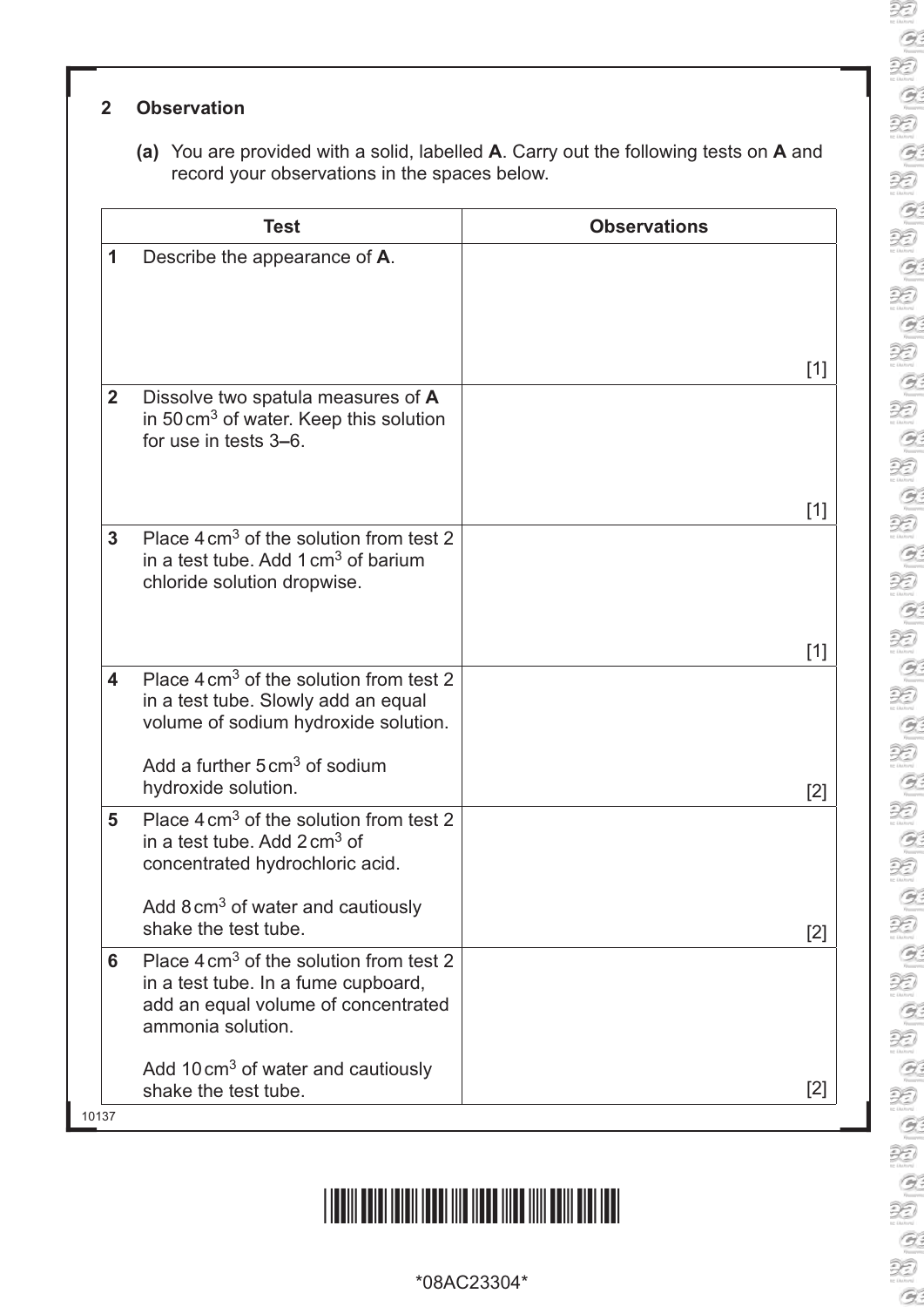**(b)** You are provided with a liquid, labelled **B**. Carry out the following tests on **B** and record your observations in the table below.

|                | <b>Test</b>                                                                                                                                                                                                            | <b>Observations</b> |
|----------------|------------------------------------------------------------------------------------------------------------------------------------------------------------------------------------------------------------------------|---------------------|
| 1              | In a fume cupboard, add half a<br>spatula measure of phosphorus(V)<br>chloride to $2 \text{ cm}^3$ of <b>B</b> in a test tube<br>placed in a test tube rack. Test any<br>gas given off with damp blue litmus<br>paper. |                     |
|                |                                                                                                                                                                                                                        | [2]                 |
| $\overline{2}$ | To $4 \text{ cm}^3$ of <b>B</b> in a boiling tube, add a<br>spatula measure of sodium<br>carbonate.                                                                                                                    |                     |
|                |                                                                                                                                                                                                                        | [1]                 |

### **THIS IS THE END OF THE QUESTION PAPER**

10137

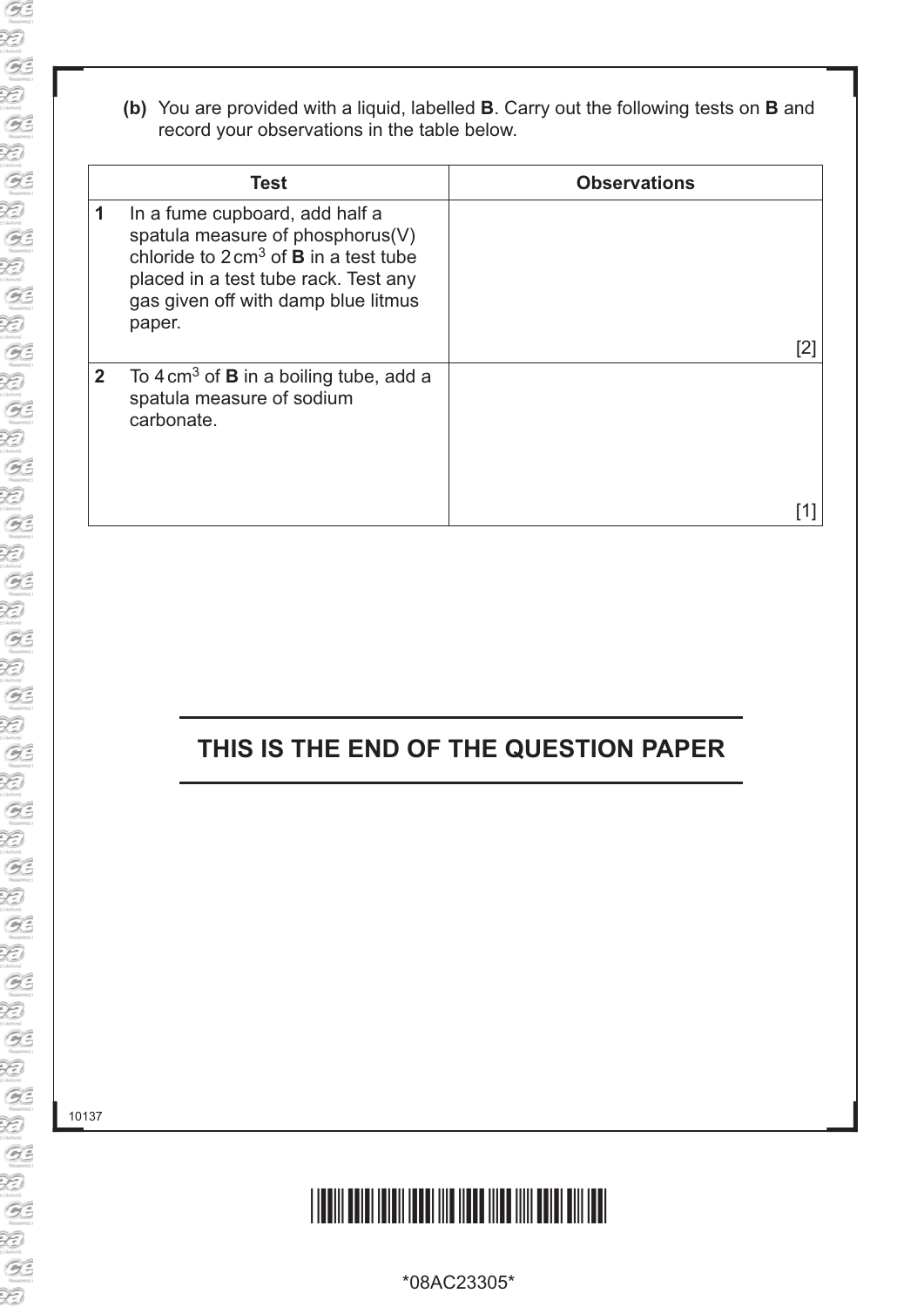# **BLANK PAGE**

### **DO NOT WRITE ON THIS PAGE**



\*08AC23306\*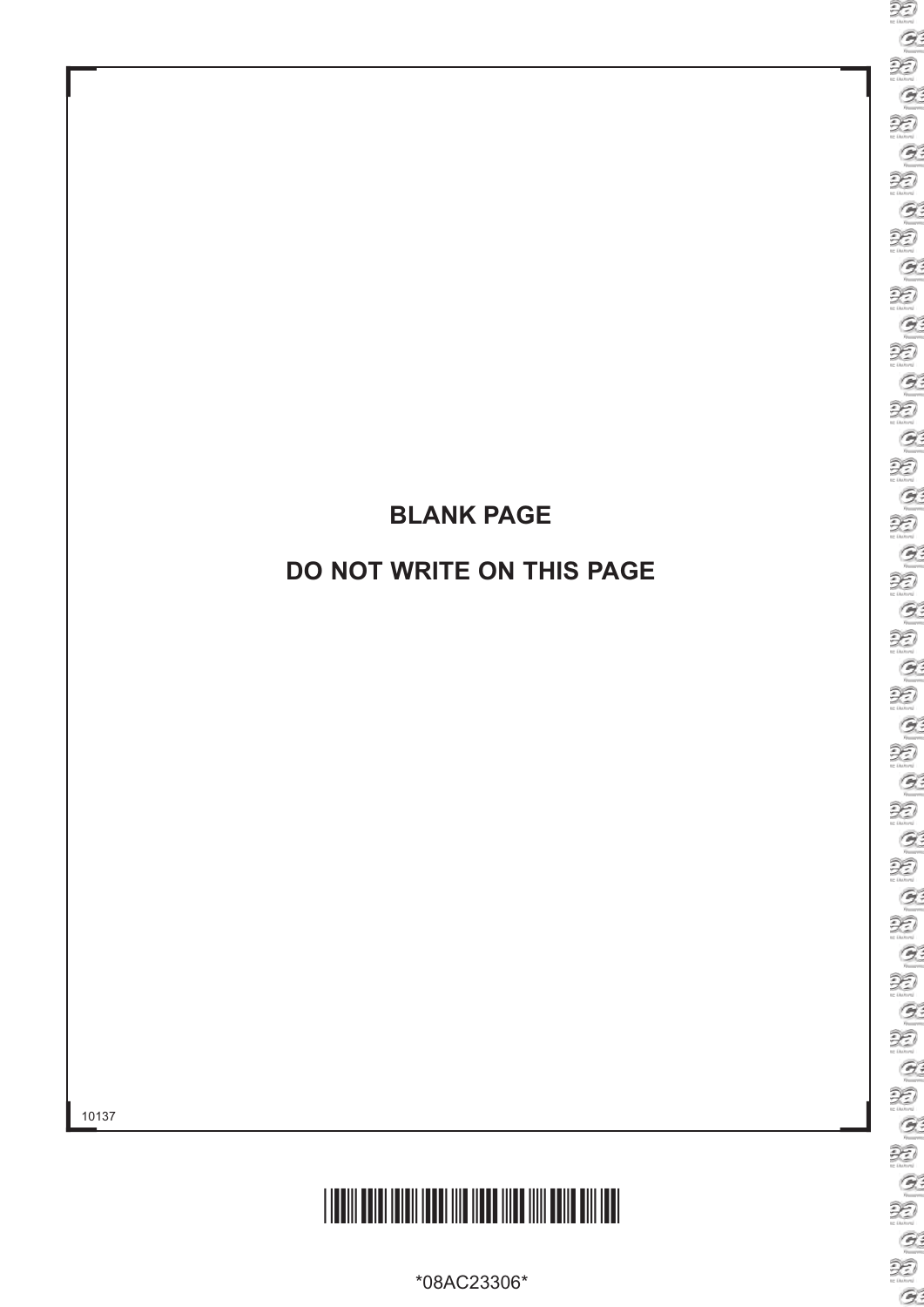## **BLANK PAGE**

## **DO NOT WRITE ON THIS PAGE**

10137



\*08AC23307\*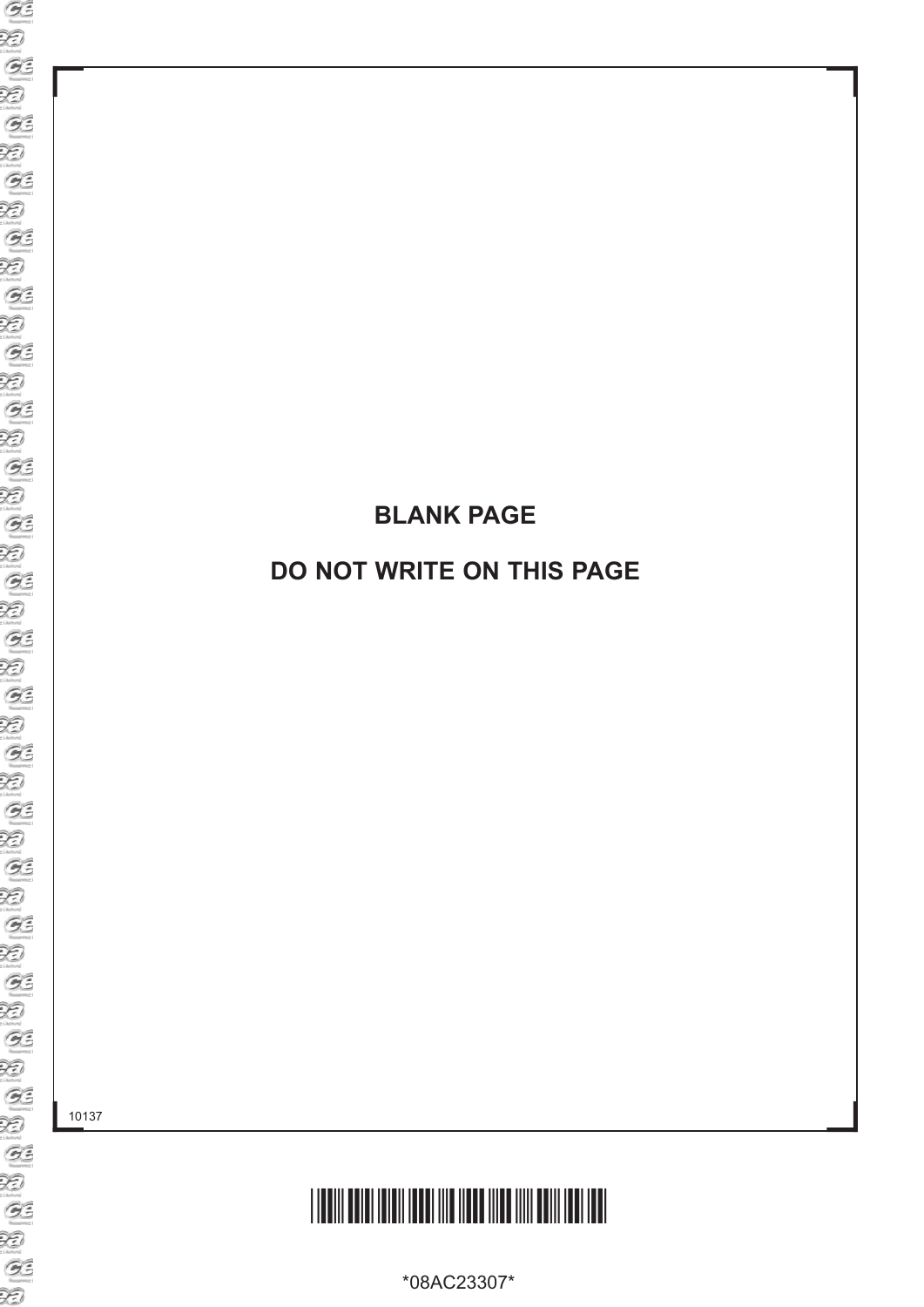### **DO NOT WRITE ON THIS PAGE**

| Question                     | Marks                   |               |  |
|------------------------------|-------------------------|---------------|--|
|                              | Number Examiner<br>Mark | <b>Remark</b> |  |
|                              |                         |               |  |
| $\mathcal{P}$                |                         |               |  |
| <b>Total</b><br><b>Marks</b> |                         |               |  |

Permission to reproduce all copyright material has been applied for. In some cases, efforts to contact copyright holders may have been unsuccessful and CCEA will be happy to rectify any omissions of acknowledgement in future if notified.

212736

# \*08AC23308\*

\*08AC23308\*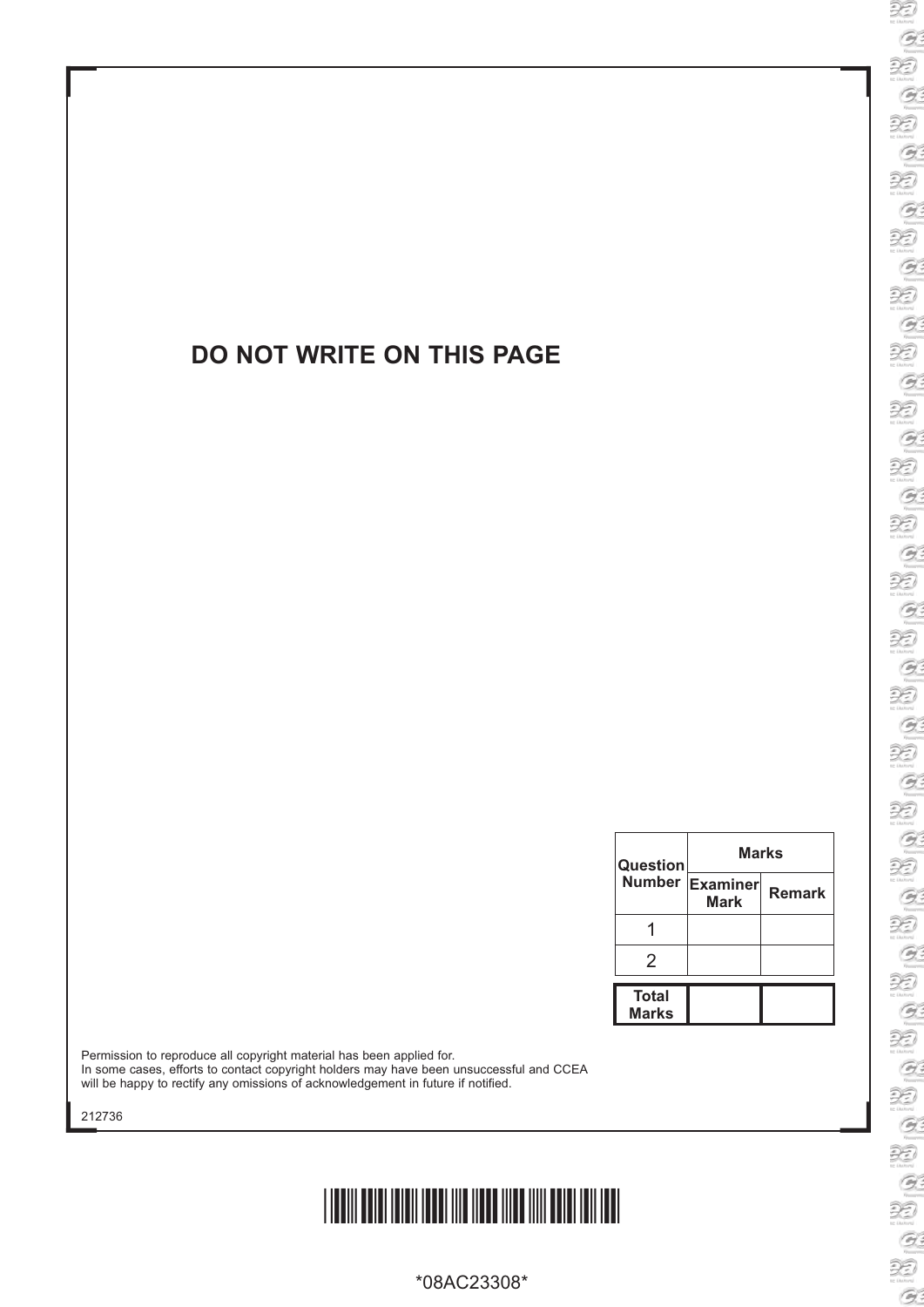

**ADVANCED General Certificate of Education 2016**

## **Chemistry**

## Assessment Unit A2 3

*assessing* Module 3: Practical Examination **Practical Booklet A**

\*AC233\* **ACCEPTE AND REAL** 

 **[AC233]**

**WEDNESDAY 4 MAY, MORNING**

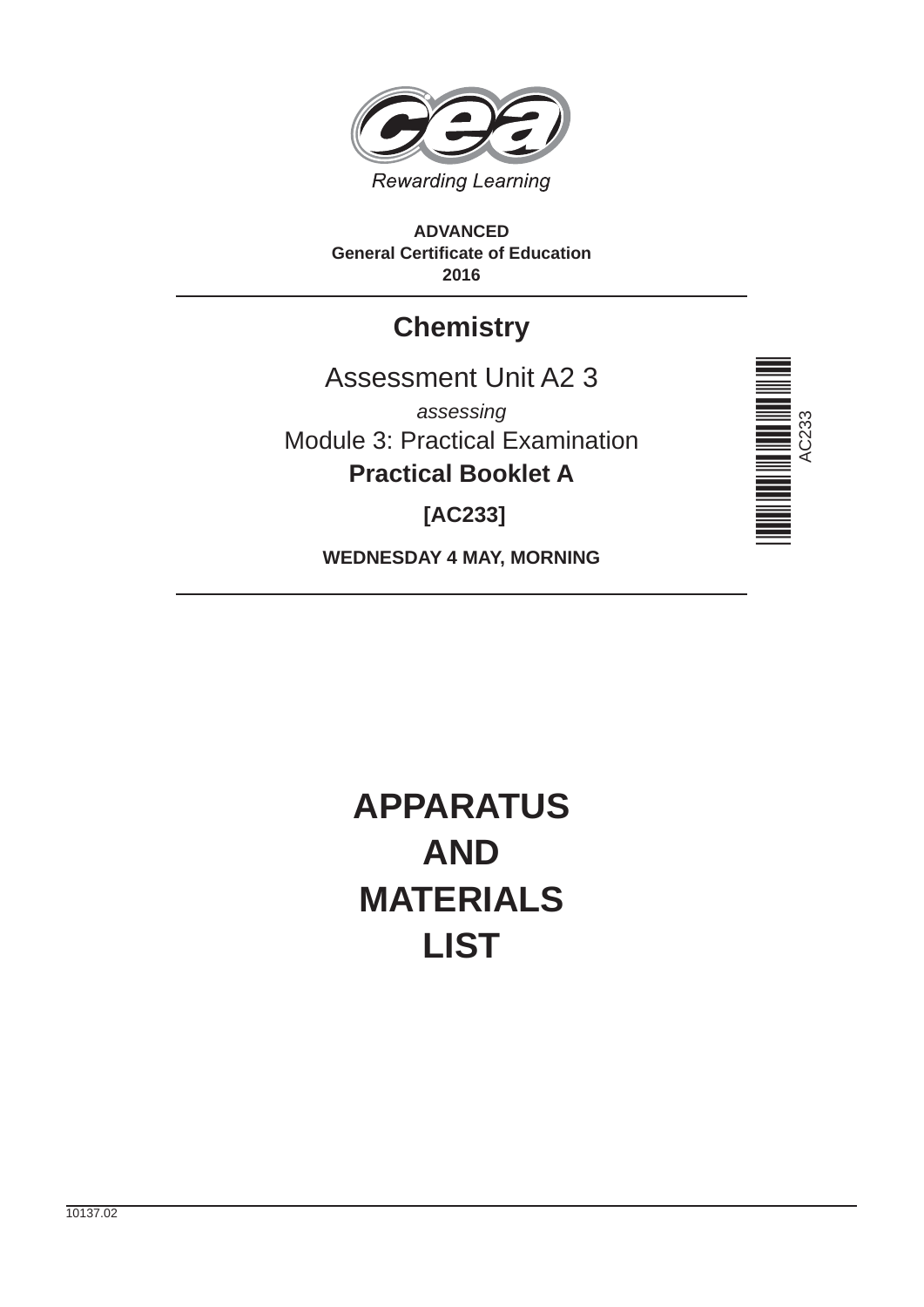#### **Advice for centres**

- All chemicals used should be at least laboratory reagent specification and labelled with appropriate safety symbols, e.g. irritant.
- For centres running multiple sessions candidates for the later session should be supplied with clean, dry glassware. If it is not feasible then glassware from the first session should be thoroughly washed, rinsed with deionised water and allowed to drain.
- **Ensure all chemicals are in date otherwise expected observations may not be seen.**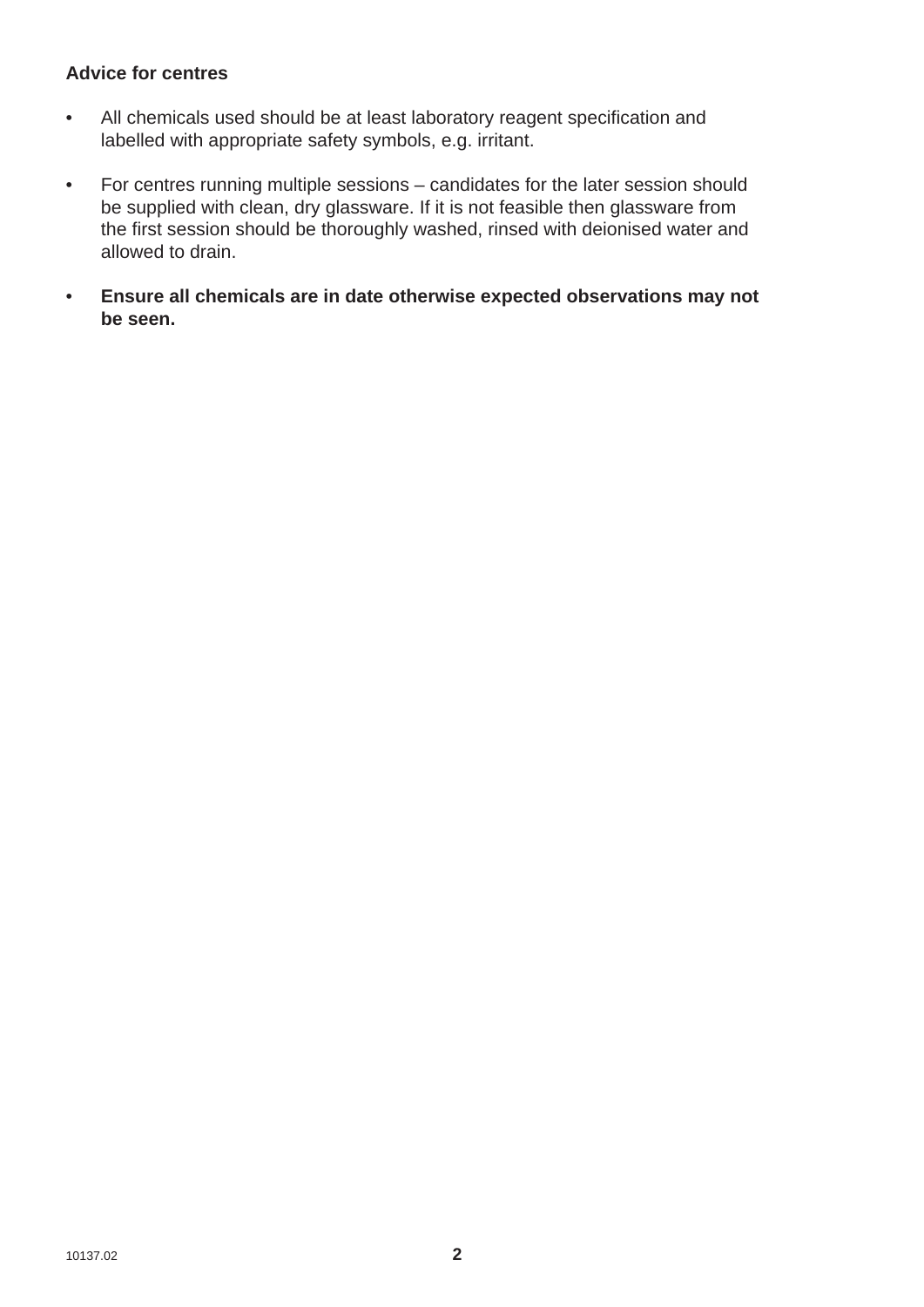### **Practical Examination**

Each candidate must be supplied with safety goggles or glasses.

### **Question No. 1**

Each candidate must be supplied with:

- one 50 cm<sup>3</sup> burette of at least class B quality;
- a funnel for filling the burette;
- a retort stand and clamp;
- two beakers of 100 cm<sup>3</sup> capacity;
- one 25 cm<sup>3</sup> pipette of at least class B quality;
- $\bullet$  one 25 cm<sup>3</sup> measuring cylinder;
- a safety pipette filler;
- three conical flasks of 250 cm<sup>3</sup> capacity;
- a white tile or white paper;
- a wash bottle containing deionised water;
- 150 cm<sup>3</sup> of a 0.020 mol dm<sup>-3</sup> solution of potassium manganate(VII) which has either been prepared by dissolving 3.16g of KMnO<sub>4</sub> in 0.1 mol dm<sup>-3</sup> sulfuric acid to make 1 dm<sup>3</sup> of solution or a pre-purchased 0.02 mol  $dm^{-3}$  solution. This solution should be labelled **0.020 mol dm–3 potassium manganate(VII)**;
- 150 cm<sup>3</sup> of a solution of diammonium iron(II) sulfate which has been prepared by dissolving 39.21g of Fe(NH<sub>4</sub>)<sub>2</sub>(SO<sub>4</sub>)<sub>2</sub>.6H<sub>2</sub>O in 0.1 mol dm<sup>-3</sup> sulfuric acid to make 1 dm<sup>3</sup> of solution. This solution should be labelled **iron(II) ion solution** and **caution**;
- 100 cm<sup>3</sup> of 1 mol dm<sup>-3</sup> sulfuric acid and labelled 1 mol dm<sup>-3</sup> sulfuric acid and caution.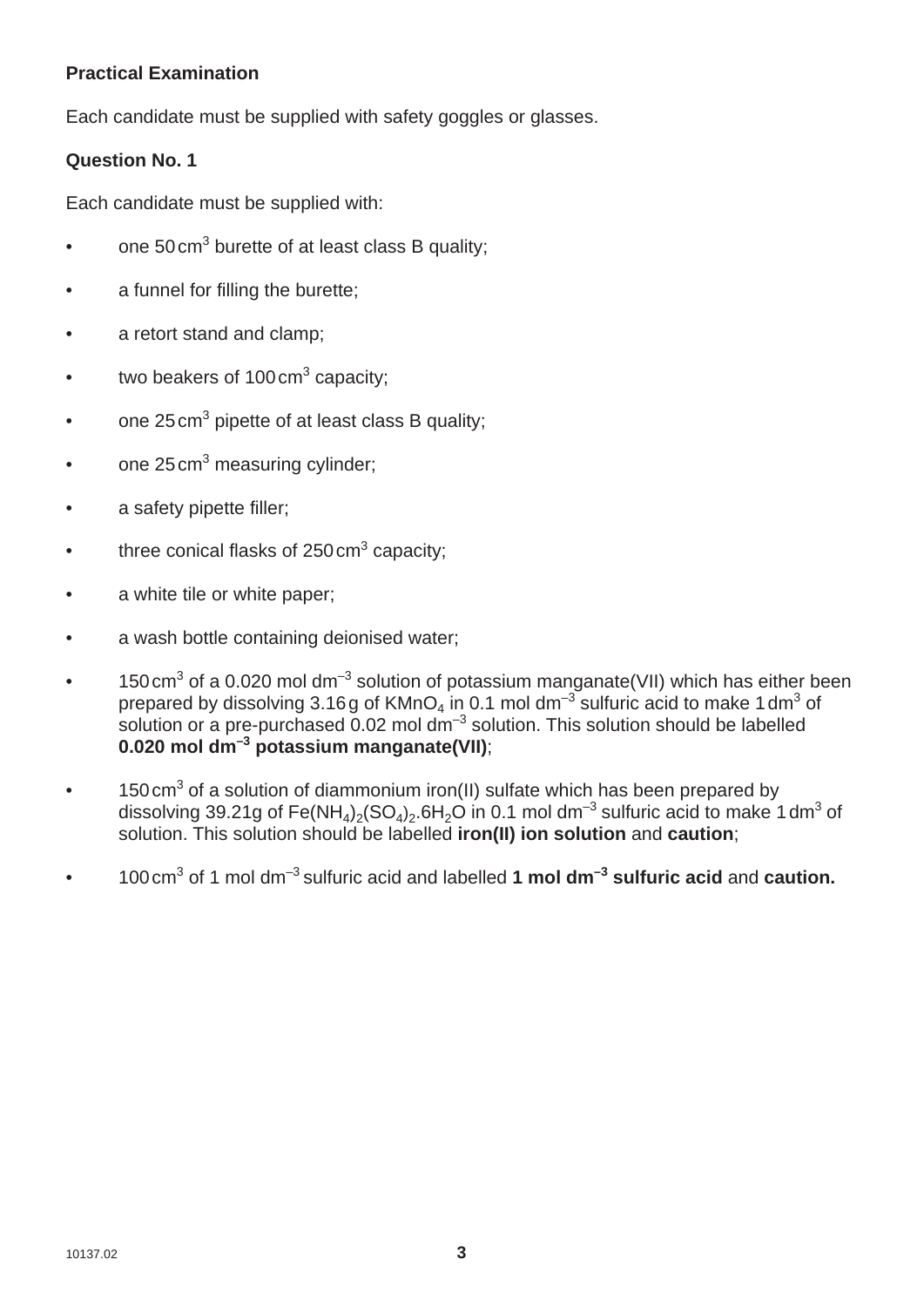### **Question No. 2**

Candidates should have access to a fume cupboard.

Each candidate must be supplied with:

- small beaker (100 cm<sup>3</sup>);
- six test tubes;
- a test tube rack:
- a spatula;
- a stirring rod;
- several plastic droppers;
- one 10 cm<sup>3</sup> measuring cylinder;
- hydrated copper(II) sulfate (approximately 3.0 g) labelled **A** and **caution**;
- about 10 cm<sup>3</sup> of concentrated hydrochloric acid in a stoppered reagent bottle labelled **concentrated hydrochloric acid** and **corrosive**;
- about 10 cm<sup>3</sup> of an aqueous solution of sodium hydroxide (approximately 2.0 M) labelled **sodium hydroxide** and **corrosive**;

The fume cupboard should contain:

- phosphorus(V) chloride labelled **danger (very toxic)**;
- a reagent bottle containing concentrated ammonia solution labelled **concentrated ammonia solution** and **irritant/corrosive** (available in the fume cupboard(s)). Each candidate will only need about  $10 \text{ cm}^3$ ;
- a test tube rack;
- about 10 cm<sup>3</sup> of an aqueous solution of barium chloride (approximately 0.1 M) labelled **barium chloride solution** and **harmful**;
- about 5 cm<sup>3</sup> of 2 mol dm<sup>-3</sup> hydrochloric acid labelled **B corrosive**;
- a few grams of anhydrous sodium carbonate labelled **sodium carbonate** and **irritant**;
- blue litmus paper.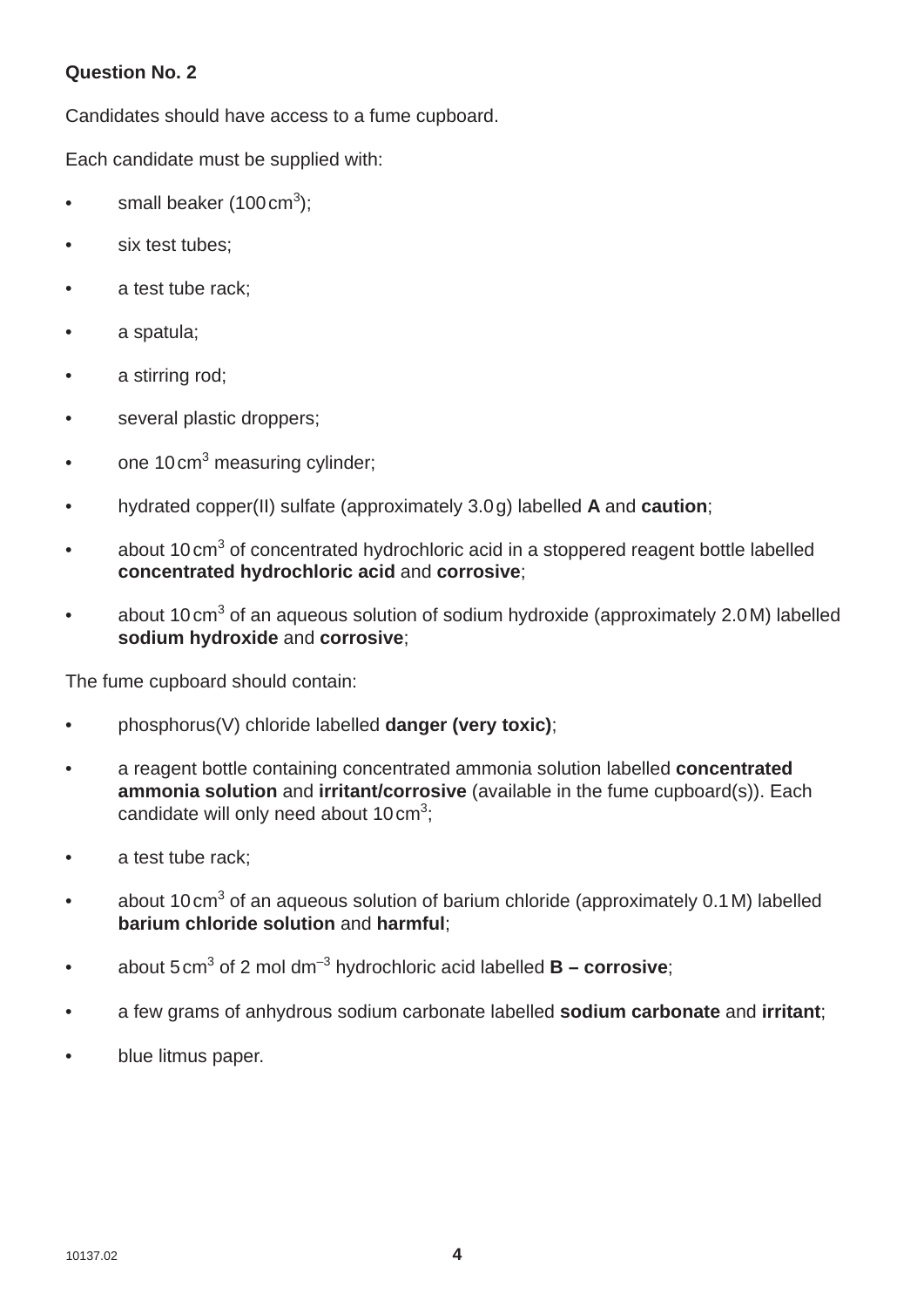### **Risk Assessment**

| <b>Chemical</b>                                          | <b>Notes</b>                                                                                                | <b>Emergency action</b>                                                                                                                                                                                                                                                                                                                                                                                                                                                                                                                                                                                                                                                                                                                                                                                                                         |
|----------------------------------------------------------|-------------------------------------------------------------------------------------------------------------|-------------------------------------------------------------------------------------------------------------------------------------------------------------------------------------------------------------------------------------------------------------------------------------------------------------------------------------------------------------------------------------------------------------------------------------------------------------------------------------------------------------------------------------------------------------------------------------------------------------------------------------------------------------------------------------------------------------------------------------------------------------------------------------------------------------------------------------------------|
| Potassium manganate(VII)<br>$(0.02 \text{ mol dm}^{-3})$ | All solutions are LOW<br>HAZARD.<br>See Hazcard 81.<br>Wear eye protection.                                 | see standard procedures on Hazcard E<br>but also:<br>If spilt on the skin or clothes: Wash off<br>the skin with plenty of water. Remove and<br>soak clothing and rinse thoroughly.                                                                                                                                                                                                                                                                                                                                                                                                                                                                                                                                                                                                                                                              |
| Iron(II) solution                                        | <b>CAUTION</b><br>See Hazcard 55B.<br>Wear eye protection.                                                  | see standard procedures on Hazcard E                                                                                                                                                                                                                                                                                                                                                                                                                                                                                                                                                                                                                                                                                                                                                                                                            |
| Sulfuric acid (0.1 mol dm <sup>-3</sup> )                | Low hazard Even at this<br>low concentration it may still<br>cause harm in the eyes or in<br>a cut.         | see standard procedures on Hazcard E<br>In the eye – flood the eye with gently-<br>running tap water for 10 minutes. See a<br>doctor.                                                                                                                                                                                                                                                                                                                                                                                                                                                                                                                                                                                                                                                                                                           |
| Sulfuric acid $(1.0 \text{ mol dm}^{-3})$                | CAUTION - wear eye<br>protection.                                                                           | Swallowed - do no more than wash out<br>the mouth with water. Do not induce<br>vomiting. Sips of water may help cool the<br>throat and help keep the airway open.<br>See a doctor.<br>Spilt on the skin or clothing - remove<br>contaminated clothing. Especially with<br>concentrated acid, quickly use a dry cloth<br>or paper towel to wipe as much liquid as<br>possible off the skin. Then drench the<br>skin with plenty of water. If a large area is<br>affected or blistering occurs, see a doctor.<br>Spilt on the floor, bench, etc. $-$ wipe up<br>small amounts with a damp cloth and<br>rinse it well. For larger amounts, and<br>especially for (moderately) concentrated<br>acid, cover with mineral absorbent<br>(e.g. cat litter) and scoop into a bucket.<br>Neutralise with sodium carbonate. Rinse<br>with plenty of water. |
| Hydrated copper(II) sulfate                              | HARMFUL IF SWALLOWED.<br><b>IRRITATING TO EYES AND</b><br>SKIN.<br>See Hazcard 27C.<br>Wear eye protection. | see standard procedures on Hazcard E                                                                                                                                                                                                                                                                                                                                                                                                                                                                                                                                                                                                                                                                                                                                                                                                            |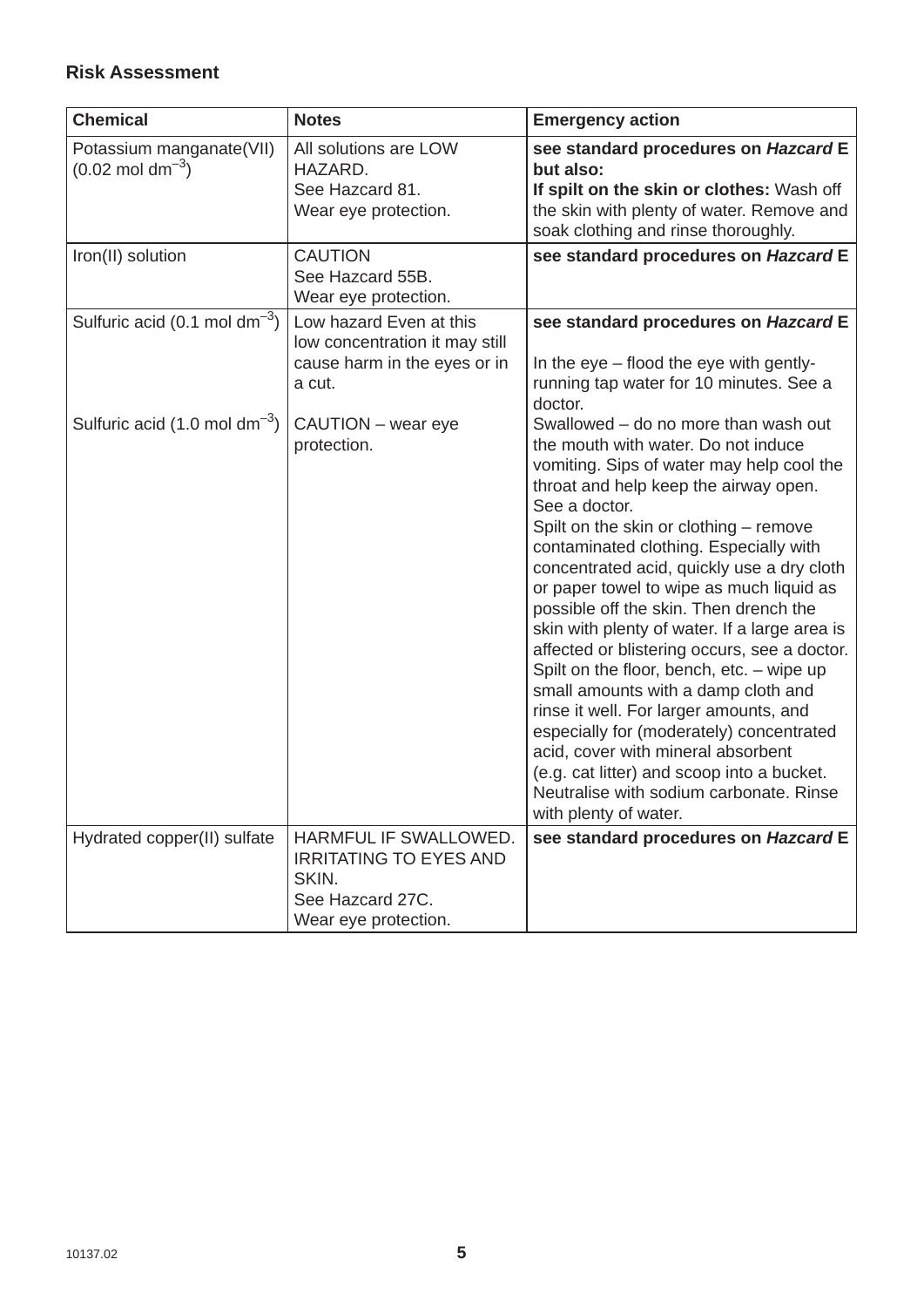| Concentrated hydrochloric                     | <b>CORROSIVE</b>                                    | see standard procedures on Hazcard E                                                                                                                                                                                                                                                                                                                                                                                                                                                                                                     |
|-----------------------------------------------|-----------------------------------------------------|------------------------------------------------------------------------------------------------------------------------------------------------------------------------------------------------------------------------------------------------------------------------------------------------------------------------------------------------------------------------------------------------------------------------------------------------------------------------------------------------------------------------------------------|
| acid                                          |                                                     |                                                                                                                                                                                                                                                                                                                                                                                                                                                                                                                                          |
|                                               | It causes burns. The vapour<br>irritates the lungs. | In the eye - flood the eye with gently-<br>running tap water for 10 minutes. See a<br>doctor.                                                                                                                                                                                                                                                                                                                                                                                                                                            |
|                                               | See Hazcard 47A.                                    | Vapour breathed in – remove to fresh air.<br>Call a doctor if breathing is difficult.                                                                                                                                                                                                                                                                                                                                                                                                                                                    |
|                                               | Wear goggles.                                       | Swallowed - do no more than wash out<br>the mouth with water. Do not induce                                                                                                                                                                                                                                                                                                                                                                                                                                                              |
|                                               | Use a fume cupboard.                                | vomiting. Sips of water may help cool the<br>throat and help keep the airway open.                                                                                                                                                                                                                                                                                                                                                                                                                                                       |
|                                               | Wear disposable nitrile<br>gloves.                  | See a doctor.<br>Spilt on the skin or clothing - remove<br>contaminated clothing. Then drench the<br>skin with plenty of water. If a large area is<br>affected or blistering occurs, see a doctor.<br>Spilt on the floor, bench, etc. - for release<br>of gas, consider the need to evacuate<br>the laboratory and open all windows.<br>For large spills, and especially for<br>(moderately) concentrated acid, cover<br>with mineral absorbent (e.g. cat litter) and<br>scoop into a bucket.<br>Neutralise with sodium carbonate. Rinse |
|                                               |                                                     | with plenty of water. Wipe up small<br>amounts with a damp cloth and rinse it<br>well.                                                                                                                                                                                                                                                                                                                                                                                                                                                   |
| Sodium hydroxide<br>$(2 \text{ mol dm}^{-3})$ | <b>CORROSIVE</b>                                    | see standard procedures on Hazcard E                                                                                                                                                                                                                                                                                                                                                                                                                                                                                                     |
|                                               | See Hazcard 91.                                     | In the eye - flood the eye with gently-<br>running tap water for at least 20 minutes.                                                                                                                                                                                                                                                                                                                                                                                                                                                    |
|                                               | Causes severe burns; it is                          | See a doctor. If a visit to hospital is                                                                                                                                                                                                                                                                                                                                                                                                                                                                                                  |
|                                               | particularly dangerous to the                       | necessary, continue washing the eye                                                                                                                                                                                                                                                                                                                                                                                                                                                                                                      |
|                                               | eyes                                                | during the journey in an ambulance.<br>Swallowed – do no more than wash out                                                                                                                                                                                                                                                                                                                                                                                                                                                              |
|                                               | Wear goggles.                                       | the mouth with water. Do not induce<br>vomiting. Sips of water may help cool the<br>throat and help keep the airway open.<br>See a doctor.<br>Spilt on the skin or clothing - remove<br>contaminated clothing. Drench the skin                                                                                                                                                                                                                                                                                                           |
|                                               |                                                     | with plenty of water. If a large area is<br>affected or blistering occurs, see a doctor.<br>Spilt on the floor, bench, etc. $-$ wipe up<br>small amounts with a damp cloth and<br>rinse it well. For larger amounts, and<br>especially for (moderately) concentrated                                                                                                                                                                                                                                                                     |
|                                               |                                                     | solutions, cover with mineral absorbent<br>(e.g. cat litter) and scoop into a bucket.<br>Neutralise with citric acid. Rinse with<br>plenty of water.                                                                                                                                                                                                                                                                                                                                                                                     |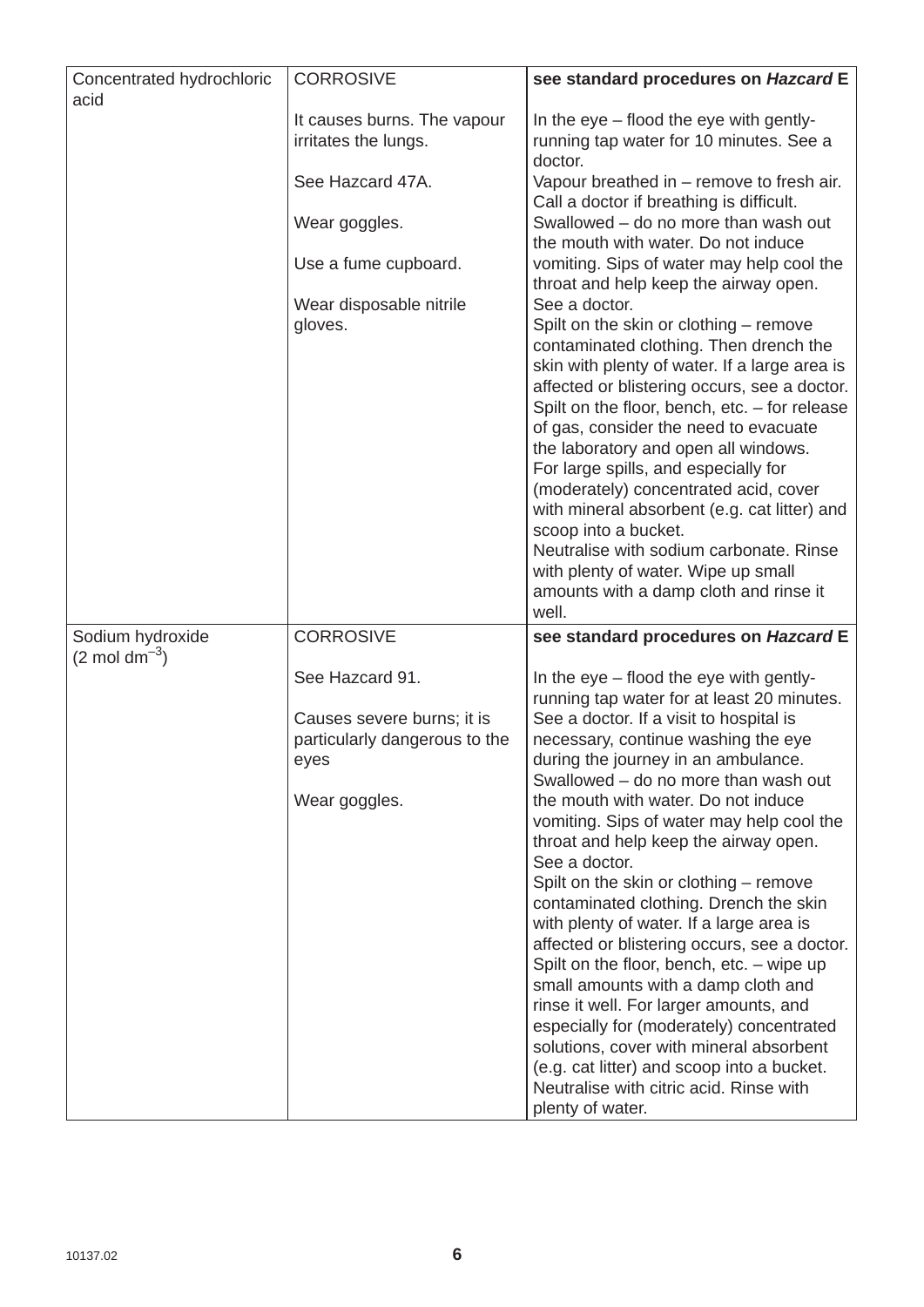| Concentrated ammonia        | CORROSIVE.                       | see standard procedures on Hazcard E                   |
|-----------------------------|----------------------------------|--------------------------------------------------------|
|                             |                                  | but also:                                              |
|                             | <b>CAUSES SEVERE SKIN</b>        | If solution or vapour affects eyes:                    |
|                             | <b>BURNS AND EYE DAMAGE,</b>     | immediately irrigate the eye with gently-              |
|                             | <b>MAY CAUSE RESPIRATORY</b>     | running water and call for a first aider to            |
|                             | <b>IRRITATION.</b>               | assist. Remove contact lenses if present               |
|                             |                                  | and easy to do, and continue irrigating.               |
|                             | See Hazcard 6.                   | Call the emergency services, tell them the             |
|                             |                                  | quantity of chemical involved and ensure               |
|                             | Wear eye protection.             | that irrigation is continued until the patient         |
|                             |                                  | is handed over to qualified medical staff.             |
|                             | Use fume cupboard.               | Take steps to ventilate the affected area.             |
|                             |                                  | General spills: Consider evacuation if                 |
|                             |                                  | people are affected. If safe to do so, open            |
|                             |                                  | all windows and outside doors. Wear eye                |
|                             |                                  | protection, chemical-resistant gloves, and             |
|                             |                                  | rubber boots if the spill is large. For large          |
|                             |                                  | spills, it may be necessary to call the                |
|                             |                                  | emergency services.                                    |
| Barium chloride             | <b>CAUTION</b>                   | see standard procedures on Hazcard E                   |
| $(0.1 \text{ mol dm}^{-3})$ |                                  |                                                        |
|                             | See Hazcard 10A.                 | In the eye - flood the eye with gently-                |
|                             |                                  | running tap water for at least 10 minutes.             |
|                             | It is harmful if swallowed and   | See a doctor.                                          |
|                             | irritating to the eyes, skin,    | Swallowed – do no more than wash out                   |
|                             | lungs, etc.                      | the mouth with water. Do not induce                    |
|                             |                                  | vomiting. Sips of water may help cool the              |
| Barium chloride (solid)     | <b>DANGER</b>                    | throat and help keep the airway open.<br>See a doctor. |
|                             | Until recently, it was classed   | Spilt on the skin or clothing - brush off              |
|                             | as HARMFUL if swallowed          | any solid. Remove contaminated clothing.               |
|                             | or if dust is breathed in. It is | Drench the skin with plenty of water. If a             |
|                             | irritating to the eyes, skin,    | large area is affected or blistering occurs,           |
|                             | lungs etc.                       | see a doctor. Rinse contaminated clothing              |
|                             |                                  | with water.                                            |
|                             |                                  | Spilt on the floor, bench, etc. - scoop                |
|                             | Wear eye protection.             | up any solid. Rinse the area with water,               |
|                             |                                  | diluting greatly. Solutions should be                  |
|                             |                                  | treated with mineral absorbent (e.g. cat               |
|                             |                                  | litter).                                               |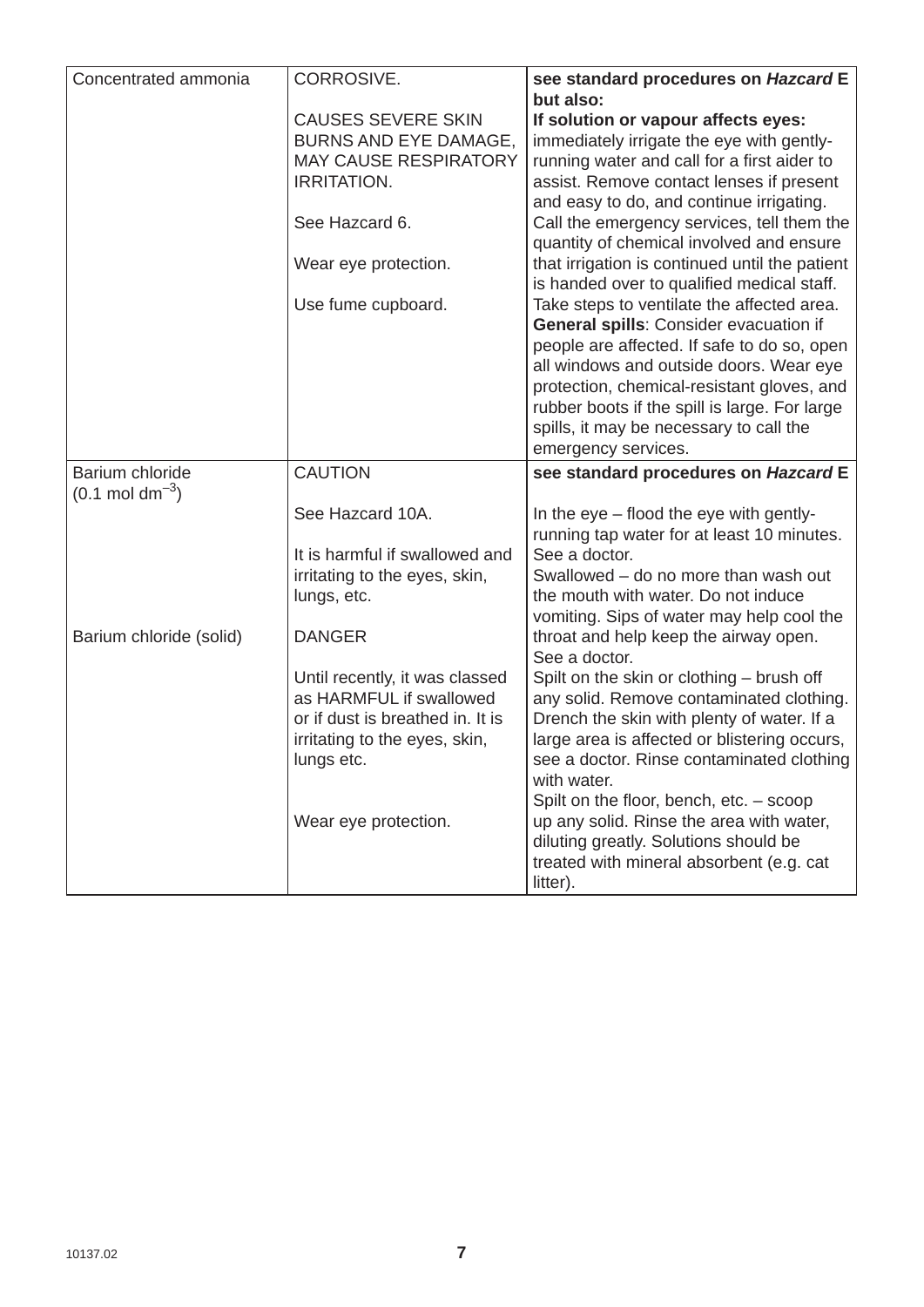| Phosphorus(V) chloride | <b>REACTS VIOLENTLY WITH</b><br><b>WATER. CONTACT WITH</b><br><b>WATER LIBERATES TOXIC</b><br><b>GAS. VERY TOXIC BY</b><br><b>INHALATION. HARMFUL IF</b><br>SWALLOWED. DANGER<br>OF SERIOUS DAMAGE TO<br><b>HEALTH BY PROLONGED</b><br><b>EXPOSURE THROUGH</b><br><b>INHALATION. CAUSES</b><br><b>BURNS.</b><br>See Hazcard 74.<br>Use small quantities.<br>Wear goggles.<br>Use fume cupboard. | see standard procedures on Hazcard E                                                                                                                                                                                                                                                                                                                                                                                                                                                                                                                                                                                     |
|------------------------|-------------------------------------------------------------------------------------------------------------------------------------------------------------------------------------------------------------------------------------------------------------------------------------------------------------------------------------------------------------------------------------------------|--------------------------------------------------------------------------------------------------------------------------------------------------------------------------------------------------------------------------------------------------------------------------------------------------------------------------------------------------------------------------------------------------------------------------------------------------------------------------------------------------------------------------------------------------------------------------------------------------------------------------|
| Sodium carbonate       | <b>IRRITANT</b><br>See Student Safety Sheet 33.<br>Irritating to the eyes but the<br>anhydrous solid presents<br>a bigger risk because it is<br>finely powdered, whereas the<br>hydrate is crystalline.<br>Wear eye protection.                                                                                                                                                                 | In the eye – flood the eye with gently-<br>running tap water for 10 minutes. See a<br>doctor if pain persists.<br>Swallowed - do no more than wash out<br>the mouth with water. Do not induce<br>vomiting. Sips of water may help cool the<br>throat and help keep the airway open.<br>See a doctor.<br>Spilt on the skin or clothing – brush solid<br>off contaminated clothing. Rinse clothing<br>or the skin as necessary.<br>Spilt on the floor, bench, etc. - brush up<br>solid spills, trying to avoid raising dust,<br>then wipe with a damp cloth. Wipe up<br>solution spills with a cloth and rinse it<br>well. |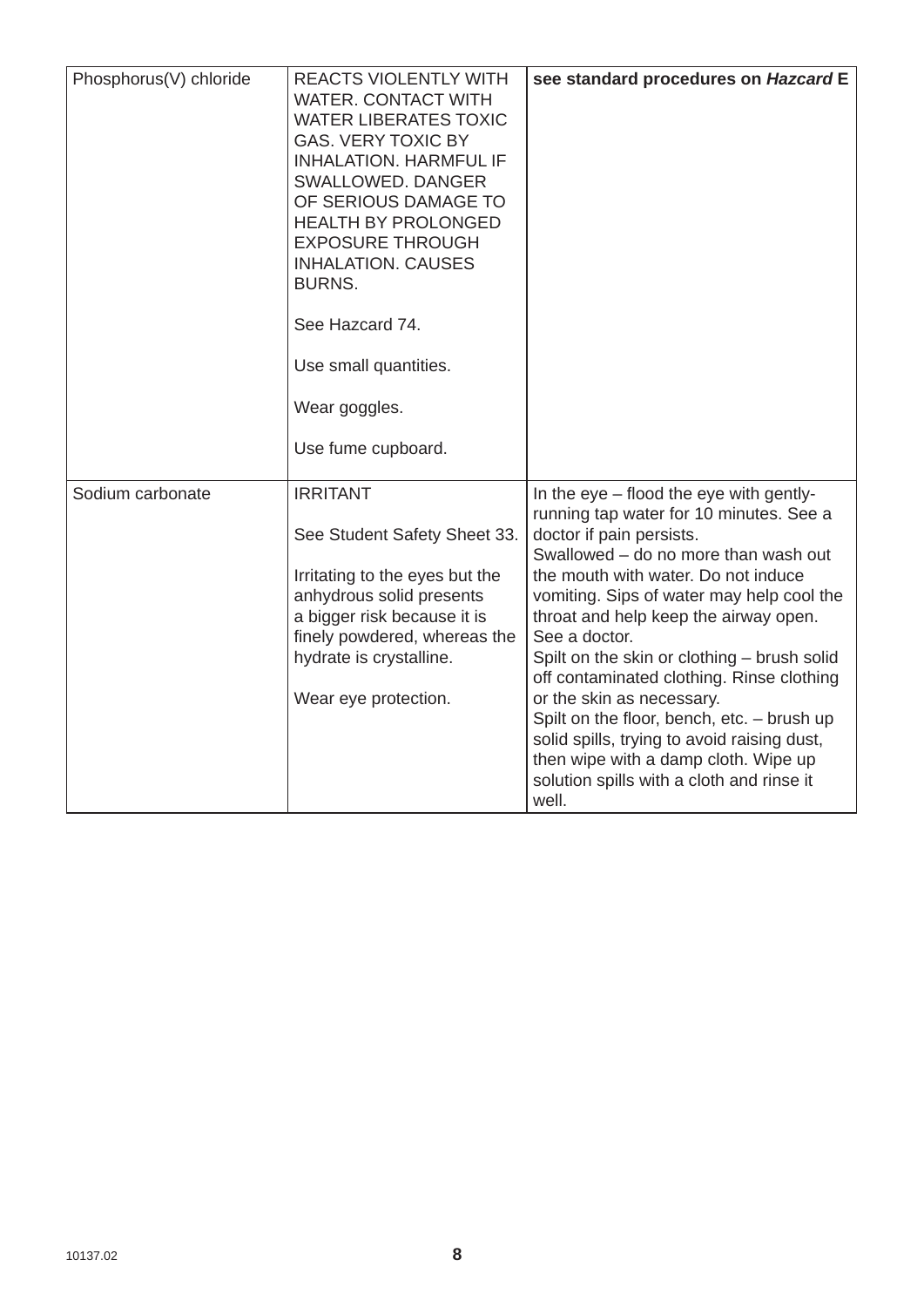

**ADVANCED General Certificate of Education 2016**

## **Chemistry**

Assessment Unit A2 3

*Practical Assessment*

Practical Booklet A

**[AC233]**

**WEDNESDAY 4 MAY**

# **Confidential Instructions to the Supervisor of the Practical Examination**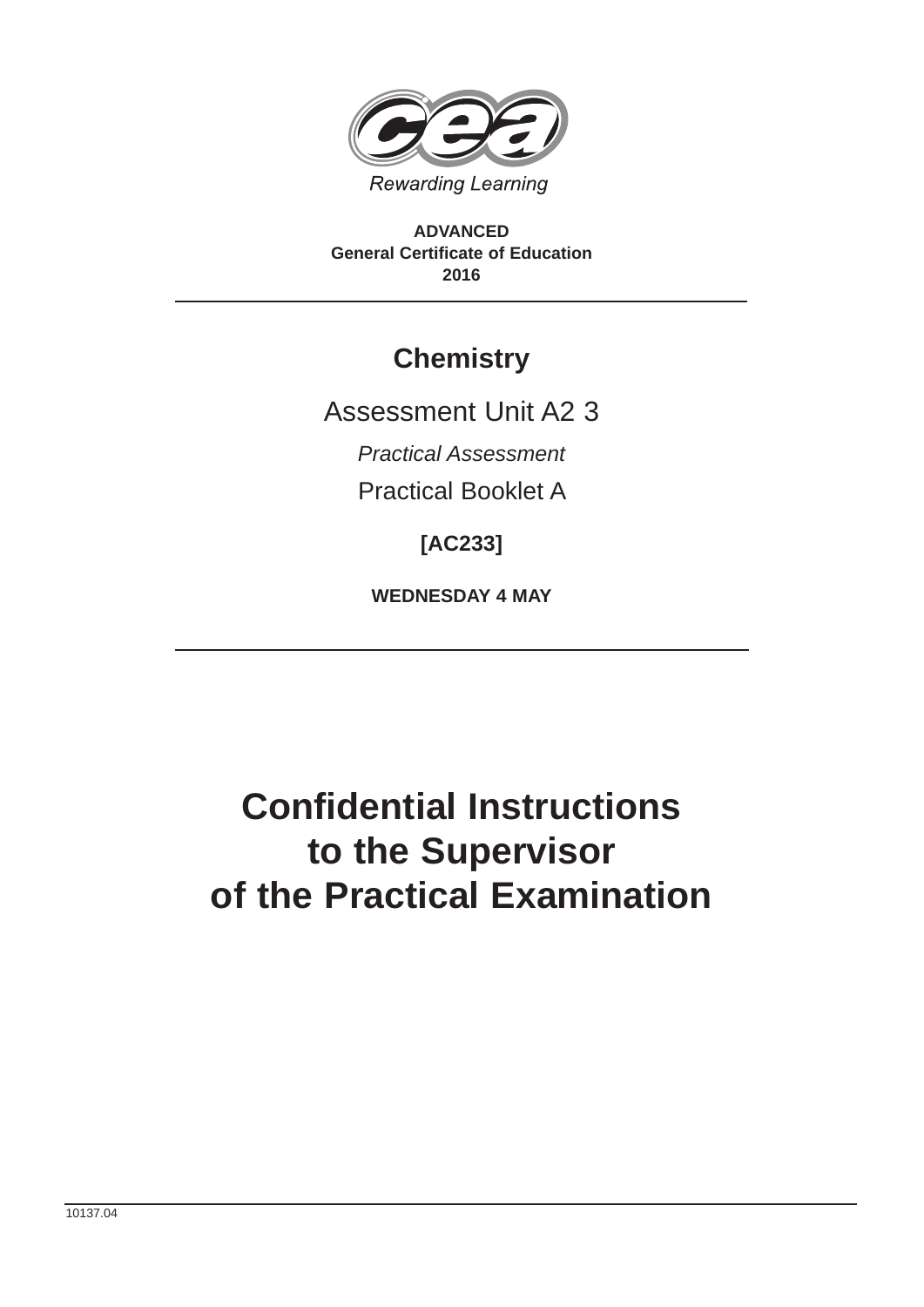### **INSTRUCTIONS TO THE SUPERVISOR OF THE PRACTICAL EXAMINATION**

#### **General**

- **1.** The instructions contained in this document are for the use of the Supervisor **and are strictly confidential**. Under no circumstances may information concerning apparatus or materials be given before the examination to a candidate or other unauthorised person.
- **2.** In a centre with a large number of candidates it may be necessary for two or more examination sessions to be organised. **It is the responsibility of the schools to ensure that there should be no contact between candidates taking each session.**
- **3.** A suitable laboratory must be reserved for the examination and kept locked throughout the period of preparation. Unauthorised persons not involved in the preparation for the examination must not be allowed to enter. Candidates must not be admitted until the specified time for commencement of the examination.
- **4.** The Supervisor must ensure that the solutions provided for the candidates are of the nature and concentrations specified in the Apparatus and Materials List.
- **5. The Supervisor is to be granted access to the Teacher's Copy of Practical Booklet A on Thursday 28 April 2016.** The Supervisor is asked to check, at the earliest opportunity, that the experiments and tests in the question paper may be completed satisfactorily using the apparatus, materials and solutions that have been assembled. **This question paper must then be returned to safe custody** at the earliest possible moment after the Supervisor has ensured that all is in order. **No access to the question paper should be allowed before 28 April 2016.**
- **6.** Centres may need to carry out multiple sessions to accommodate all their candidates sitting Practical Booklet A in a laboratory. Supervision must take place from 30 minutes after the scheduled starting time of the examination, as set out in the timetable, until the time when the candidate(s) begin(s) their examination(s). This is in order to ensure that there is no contact with other candidates. The centre must appoint a member of staff from the centre to supervise the candidate(s) at all times while he/she is on the premises.
- **7.** Pipettes and burettes should be checked before the examination, and there should be an adequate supply of spare apparatus in case of breakages. The Apparatus and Materials List should be regarded as a minimum and there is no objection to candidates being supplied with more than the minimum amount of apparatus and materials.
- **8. Candidates may not use text books and laboratory notes for reference during the examination, and must be informed of this beforehand.**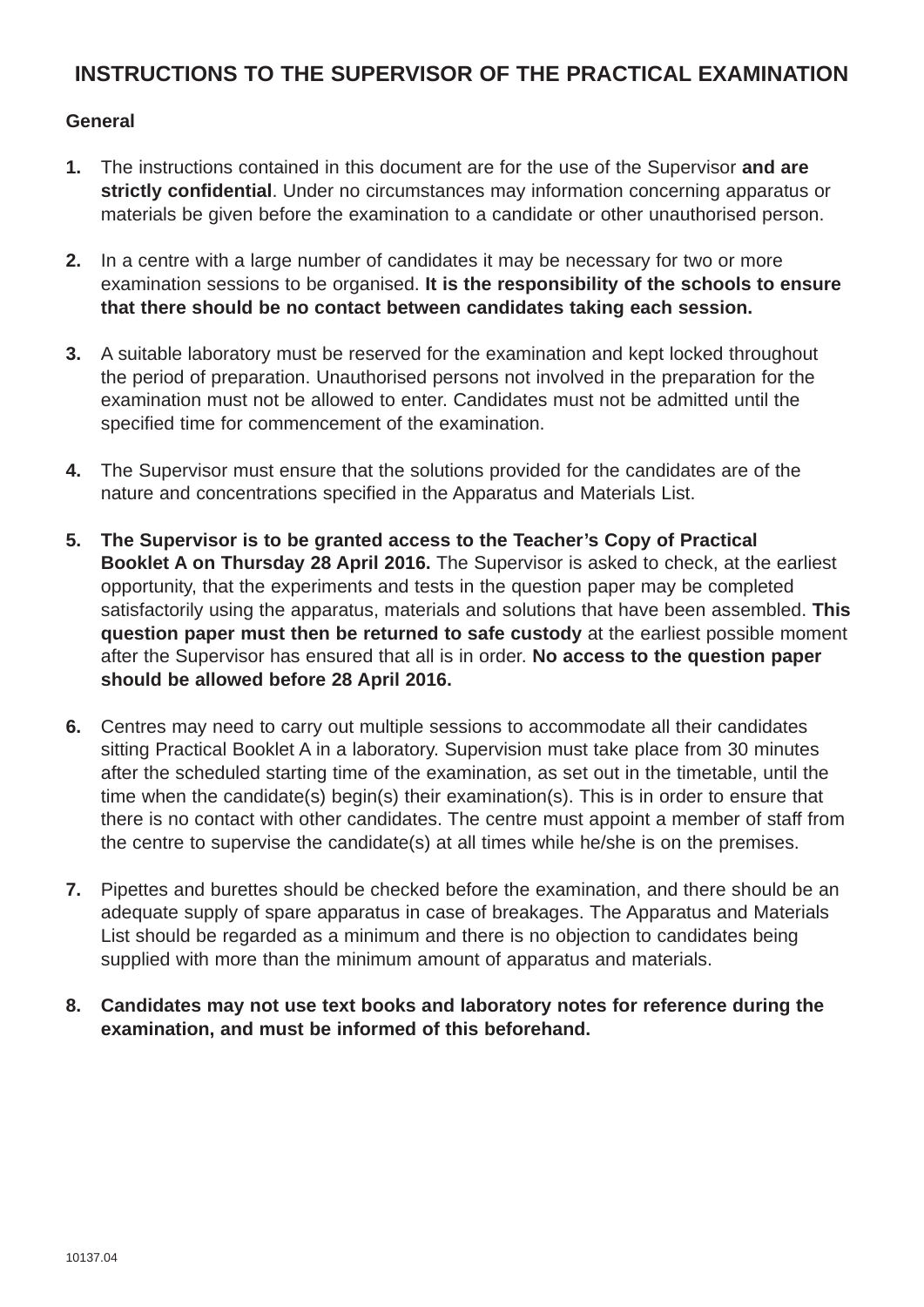- **9.** Clear instructions must be given by the Supervisor to all candidates at the beginning of the examination concerning appropriate safety procedures and precautions. Supervisors are also advised to remind candidates that all substances in the examination must be treated with caution. **Only those tests specified in the question paper should be attempted. Candidates must not attempt any additional confirmatory tests**. Anything spilled on the skin should be washed off immediately with plenty of water. The use of appropriate eye protection is essential.
- **10.** Supervisors are reminded that they may not assist candidates during the examination. However if, in the opinion of the Supervisor, a candidate is about to do something which may endanger him/herself or others, the Supervisor should intervene. A full written report must be sent to CCEA at once.
- **11.** Upon request, a candidate may be given additional quantities of materials (answer paper, reagents and unknowns) without penalty. No notification need be sent to CCEA.
- **12.** The examination room must be cleared of candidates immediately after the examination.
- **13.** No materials will be supplied by CCEA.